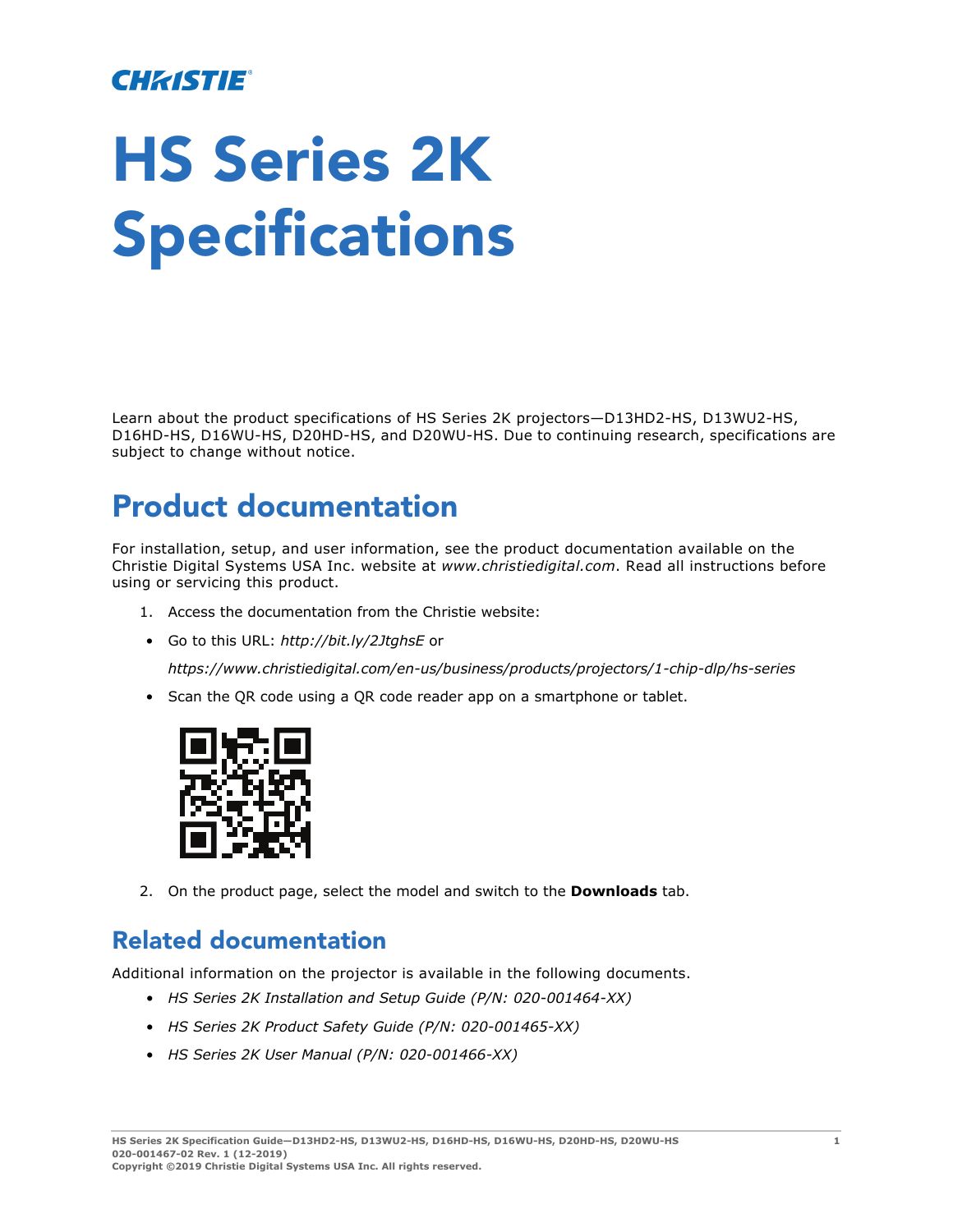

- *HS Series 2K Specification Guide (P/N: 020-001467-XX)*
- *HS Series 2K Service Manual (P/N: 020-001468-XX)*
- *HS Series 2K Lens Throw Ratios Technical Reference (P/N: 020-102953-XX)*
- *HS Series 2K Serial Commands Technical Reference (P/N: 020-102783-XX)*
- *Twist User Guide (P/N: 020-101380-XX)*
- *Mystique Operate Instruction Sheet (P/N: 020-102382-XX)*

# **Display**

Learn the display features for the projector.

| <b>Description</b>                     |                                              |
|----------------------------------------|----------------------------------------------|
| Panel resolution and refresh rate      |                                              |
| Pixel format (H x V square pixels)     | 1920x1080 (HD)/1920x1200 (WU)                |
| Refresh rate                           | 60 Hz                                        |
| <b>Contrast ratio</b>                  |                                              |
| Achievable contrast                    | 250:1 ANSI, up to 1200:1 (Full Frame On/Off) |
| Dynamic contrast                       | 6000:1                                       |
| RealBlack contrast                     | 2,000,000:1                                  |
| <b>Color and Gray scale resolution</b> |                                              |
| Displayable colors                     | 1.07 billion                                 |
| Gray scale resolution                  | 10 bits per RGB component                    |
| <b>White point</b>                     |                                              |
| Nominal white                          | • WU models:                                 |
| (Full white in bright mode)            | $x = 0.290 +/- 0.02$                         |
|                                        | $y = 0.323 +/- 0.02$                         |
|                                        | • HD models:                                 |
|                                        | $x = 0.290 +/- 0.02$                         |
|                                        | $y = 0.333 +/- 0.02$                         |
| <b>Nominal Gamma</b>                   | $2.2 \pm 5\%$                                |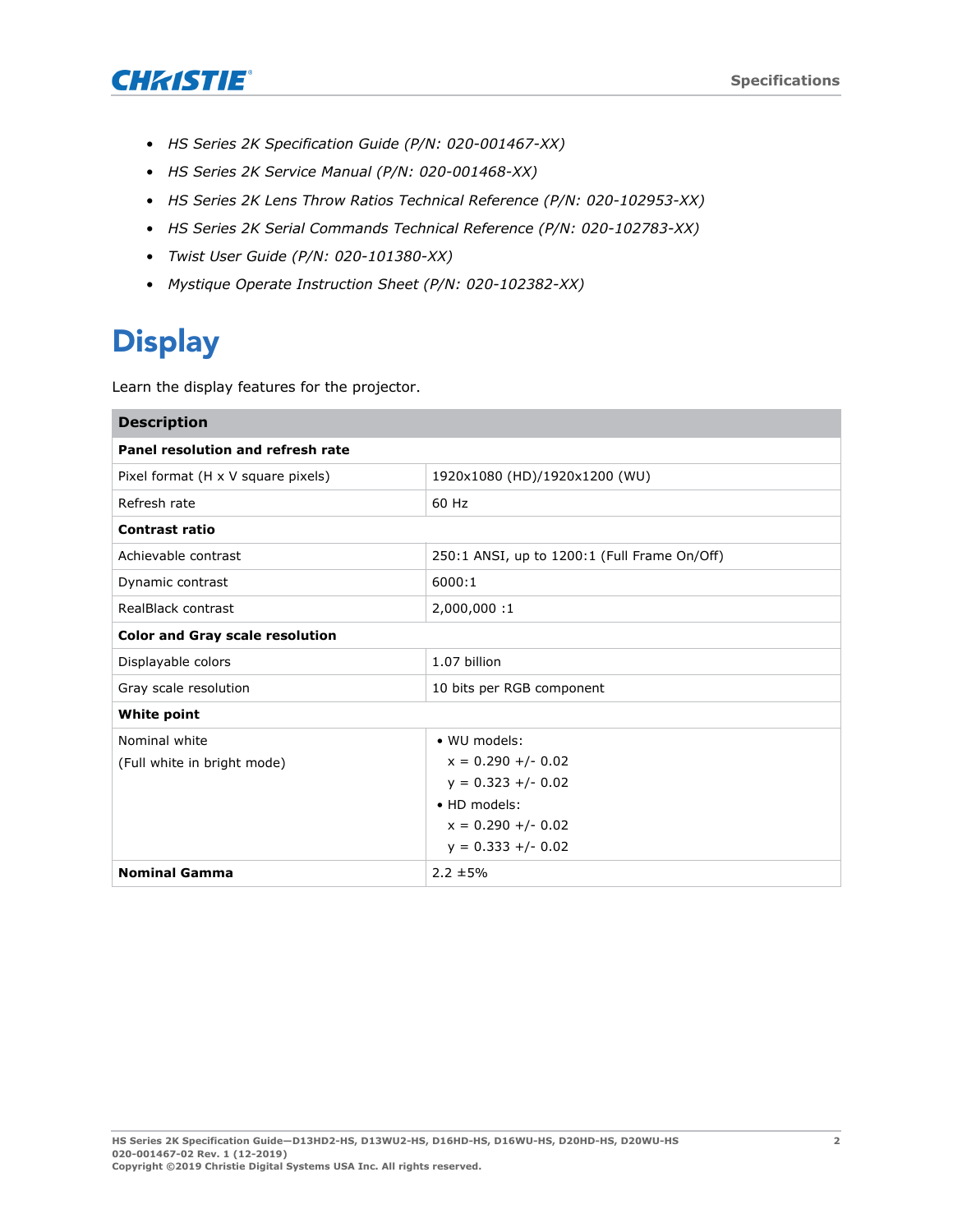# Control signal compatibility

Learn the control signal compatibility features for the projector.

| <b>Description</b>   |                                                 |
|----------------------|-------------------------------------------------|
| <b>Ethernet port</b> |                                                 |
| Interface            | 10Base-T/100Base-TX                             |
| Connector            | Female RJ45 with latch                          |
|                      | Female RJ45 without latch (HDBaseT)             |
| <b>USB port</b>      |                                                 |
| Interface            | WLAN USB adapter, USB 2.0                       |
| Connector            | USB type-A                                      |
| 3D sync              |                                                 |
| Interface            | TTL inputs and outputs                          |
| Connector            | <b>BNC</b> male                                 |
| <b>RS232 in</b>      |                                                 |
| Connector            | 9-pin subminiature D, male                      |
| Bit rate             | 115,200 bps                                     |
| Data format          | 1 start bit, 8 data bits, 1 stop bit, no parity |
| <b>Wired remote</b>  |                                                 |
| Interface            | Custom/inputs and outputs                       |
| Connector            | 3-pin 3.5mm phone jack female                   |

## Power requirements

Learn the power requirements for HS Series 2K projectors.

#### **D13WU2-HS/D13HD2-HS**

| <b>Parameter</b>  | Requirement                                                                                                                                                    |
|-------------------|----------------------------------------------------------------------------------------------------------------------------------------------------------------|
| Power rating      | 120 - 240 VAC, 50/60 Hz, 12 A<br>200 - 240 VAC, 50/60 Hz, 7 A (rated for China, India, Taiwan, and Korea)<br>100 VAC, 50/60 Hz, 13 A, 1200 W (rated for Japan) |
| AC input coupler  | C14                                                                                                                                                            |
| Inrush current    | 80 A Maximum @240 VAC                                                                                                                                          |
| Power consumption | 1150 W Maximum                                                                                                                                                 |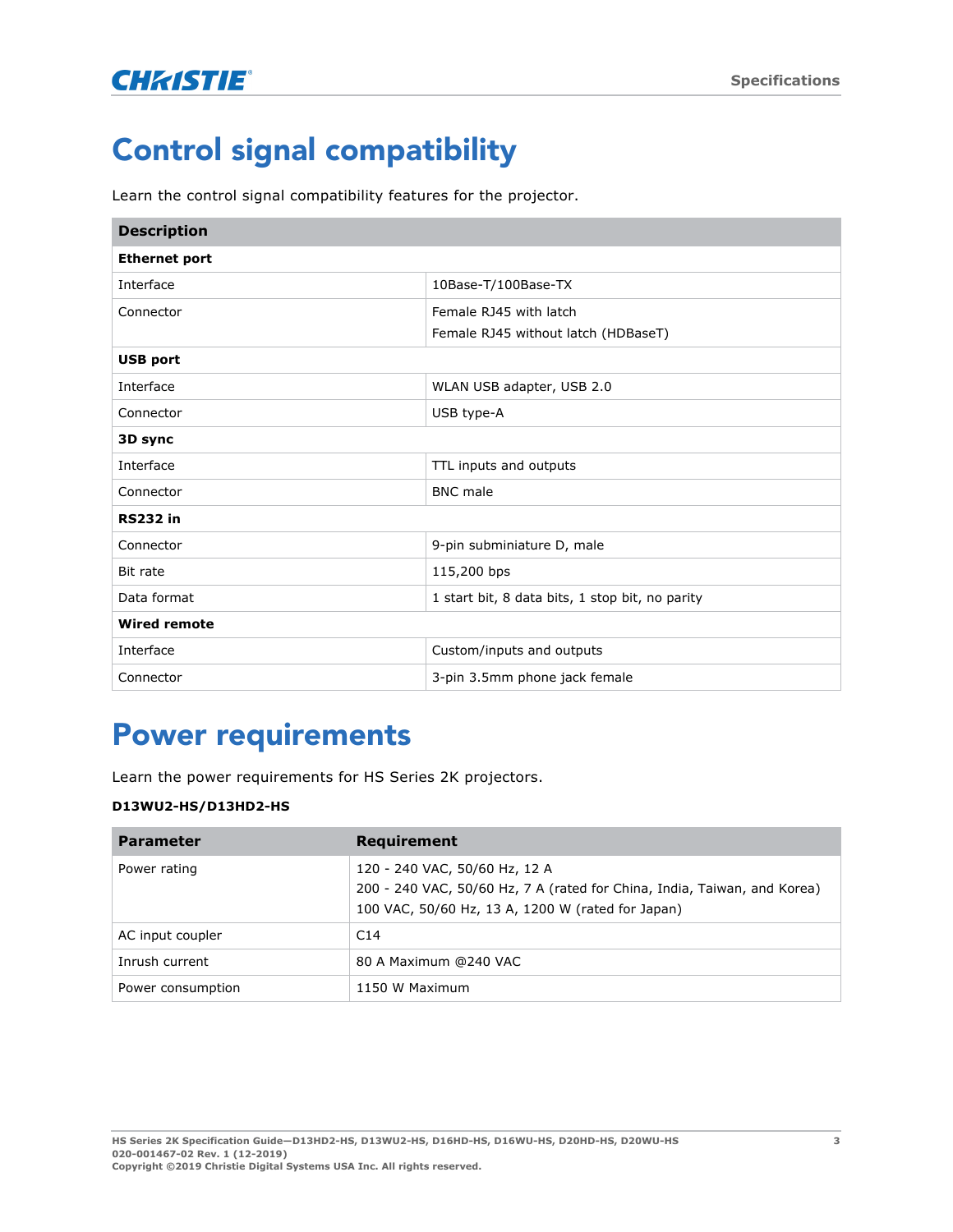#### **D16WU-HS/D16HD-HS**

| <b>Parameter</b>  | Requirement                                                                                                                                                   |
|-------------------|---------------------------------------------------------------------------------------------------------------------------------------------------------------|
| Power rating      | 120 - 240 VAC, 50/60 Hz, 12 A<br>200 - 240 VAC, 50/60 Hz, 7 A (rated for China, India, Taiwan, and Korea)<br>200 VAC, 50/60 Hz, 7 A, 1250 W (rated for Japan) |
| AC input coupler  | C14                                                                                                                                                           |
| Inrush current    | 80 A Maximum @240 VAC                                                                                                                                         |
| Power consumption | 1410 W Maximum                                                                                                                                                |

#### **D20WU-HS/D20HD-HS**

| <b>Parameter</b>  | Requirement                  |
|-------------------|------------------------------|
| Power rating      | 200 - 240 VAC, 50/60 Hz, 9 A |
| AC input coupler  | C14                          |
| Inrush current    | 80 A maximum @240 VAC        |
| Power consumption | 1710 W Maximum               |

# Physical specifications

Learn thedimensions and weight of the projector.

| <b>Description</b>                                                                  |                                                       |  |
|-------------------------------------------------------------------------------------|-------------------------------------------------------|--|
| <b>Projector size</b>                                                               |                                                       |  |
| Overall size $(L \times W \times H)$ (excluding lens, feet)                         | 677 mm (26.6 in) x 596 mm (23.5 in) x 203 mm (8.0 in) |  |
| Overall size, shipping without lens $(L \times W \times H)$<br>(includes packaging) | 965 mm (38 in) x 795 mm (31.3 in) x 365 mm (14.4 in)  |  |
| <b>Projector weight</b>                                                             |                                                       |  |
| Without lens                                                                        | 41.6 kg (91.52 lbs)                                   |  |
| Shipping without lens (includes packaging)                                          | 53.3 kg (117.7 lbs)                                   |  |
| <b>Operating position</b>                                                           |                                                       |  |
| 360 degrees front to back and portrait capable                                      | Free orientation and no tilt range constraint.        |  |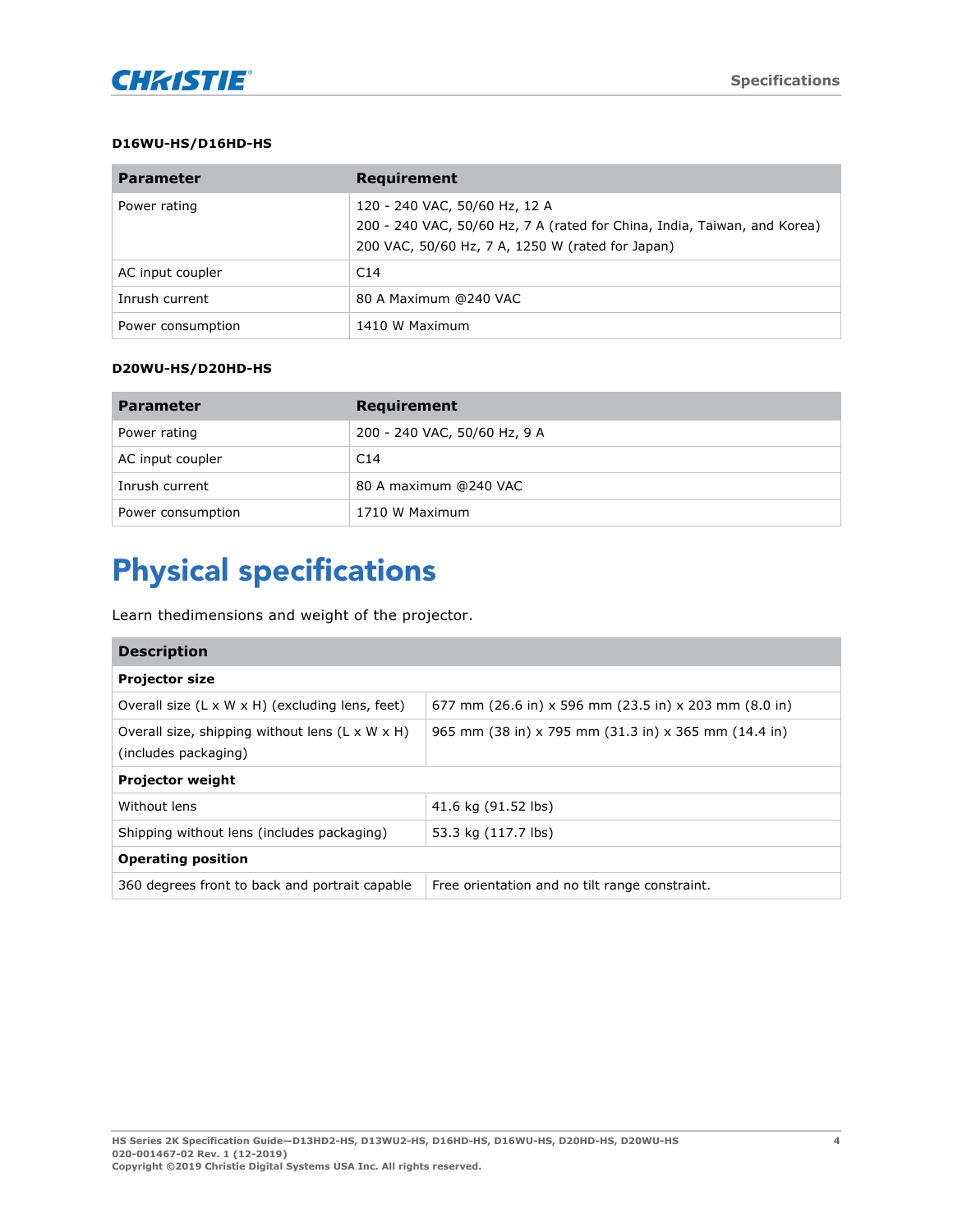

# Accessories

Learn about the accessories (sold separately) available for the projector.

#### **Lenses**

| <b>Projection lens</b>          | <b>Part number</b> |
|---------------------------------|--------------------|
| Standard lens 1.5-2.0:1         | 140-110103-XX      |
| Optional lens 1.2-1.5:1         | 140-109101-XX      |
| Optional lens 0.84-1.02:1       | 140-114107-XX      |
| Optional lens 1.02-1.36:1       | 140-115108-XX      |
| Optional lens 2.0-4.0:1         | 140-111104-XX      |
| Optional lens 4.0-7.2:1         | 140-116109-XX      |
| Ultra short throw lens 0.38:1   | 900-300349-XX      |
| (includes UST stabilizer plate) |                    |

#### **Other accessories**

| <b>Optional accessories</b> | Part number                   |
|-----------------------------|-------------------------------|
| Wireless dongle             | 133-113106-XX / 140-134109-XX |
| Christie One Mount Plus     | 140-117100-XX                 |
| One Mount Extender rod      | 121-125109-XX                 |
| One Mount Rigging kit       | 121-126100-XX                 |
| Christie One Rigging Frame  | 140-113106-XX                 |
| Fog filter with frame       | 003-005714-XX                 |
| Fog filter module           | 003-005715-XX                 |



**Notice.** If not avoided, the following may result in equipment or property damage.

• Use appropriate packaging when shipping the product installed in the frame.

# Environment

Learn about the environment requirements for projector while operating and not operating.

| <b>Operating environment</b> |                                                  |
|------------------------------|--------------------------------------------------|
| Temperature                  | 0°C to 40°C (32°F to 104°F)                      |
| Humidity (non-condensing)    | 10% to 85% RH                                    |
| Altitude                     | 10,000 ft maximum at 0 to 30 °C (32 °F to 86 °F) |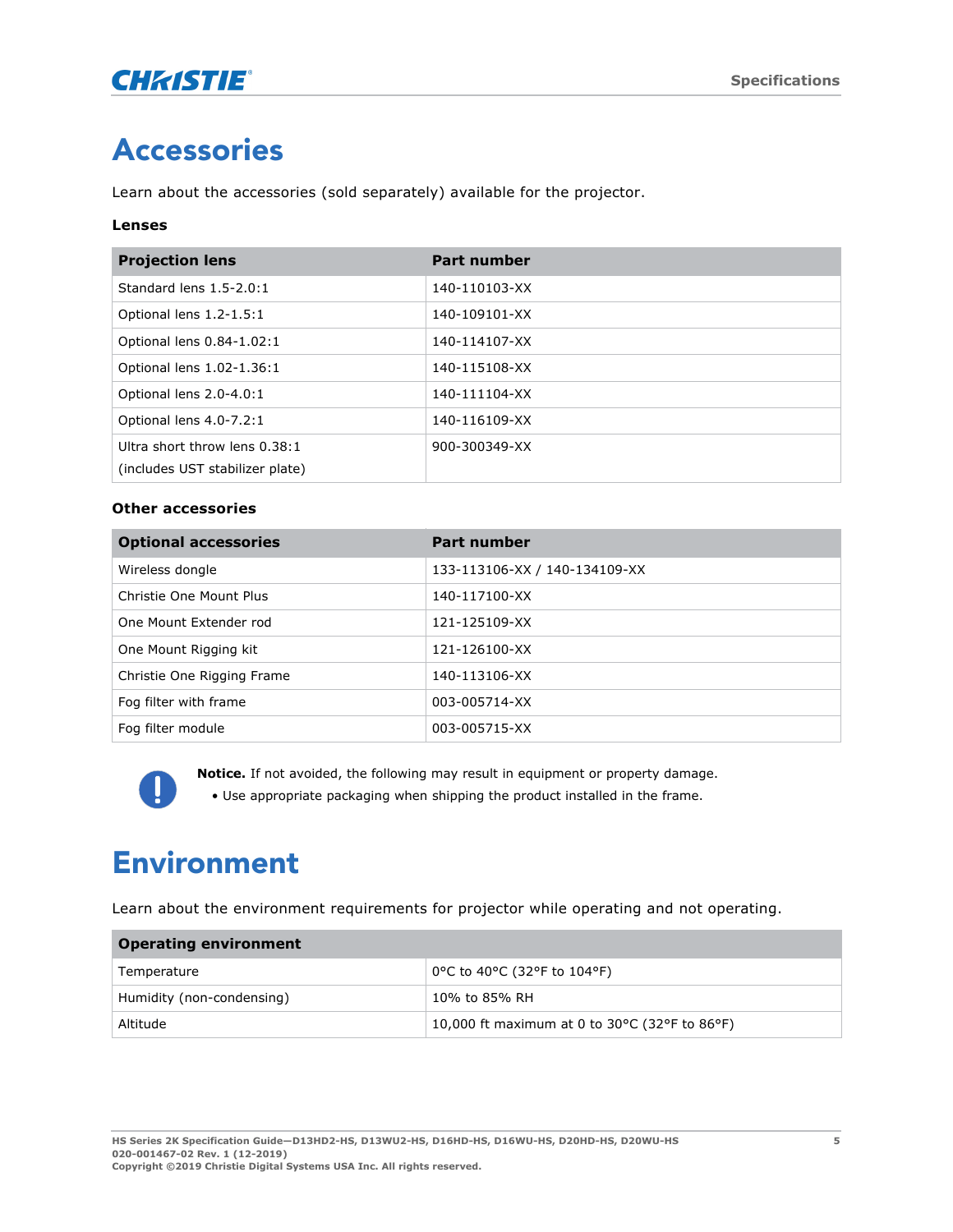

| Non-operating environment |                                                                          |
|---------------------------|--------------------------------------------------------------------------|
| Temperature               | $-10^{\circ}$ C to 60 $^{\circ}$ C (14 $^{\circ}$ F to 140 $^{\circ}$ F) |
| Humidity (non-condensing) | 5% to 90% RH                                                             |

# Regulatory

This product conforms to the following regulations related to product safety, environmental requirements and electromagnetic compatibility (EMC).

### **Safety**

- CAN/CSA C22.2 No. 60950-1-07 Information Technology Equipment Safety Part 1: General Requirements
- ANSI/UL 60950-1-2014 Information Technology Equipment Safety Part 1: General Requirements
- IEC/EN 60950-1 Information Technology Equipment Safety Part 1: General Requirements

### Laser safety

- IEC 60825-1 Safety of Laser Products Part 1: Equipment Classification and Requirements
- IEC/EN 62471-5 Photobiological safety of lamps and lamp systems Part 5: Image projectors
- FDA CDRH 21CFR 1040 Performance Standards For Light-Emitting Products

### Electro-magnetic compatibility

#### Emissions

- FCC CFR47, Part 15, Subpart B, Class A Unintentional Radiators
- CAN ICES-3 (A/B) / NMB-3 (A) Information Technology Equipment (Including Digital Apparatus)
- CISPR 32:2014/EN 55032:2014, Class A Information Technology Equipment
- IEC 61000-3-2/EN61000-3-2 Limits for Harmonic Current Emissions
- IEC 61000-3-3/EN61000-3-3 Limitations of Voltage Changes, Voltage Fluctuations, and Flicker

#### Immunity

• CISPR 24/EN55024 EMC Requirements - Information Technology Equipment

### Environmental

• EU Directive (2011/65/EU) on the restriction of the uses of certain hazardous substances (RoHS) in electrical and electronic equipment and the applicable official amendment(s)